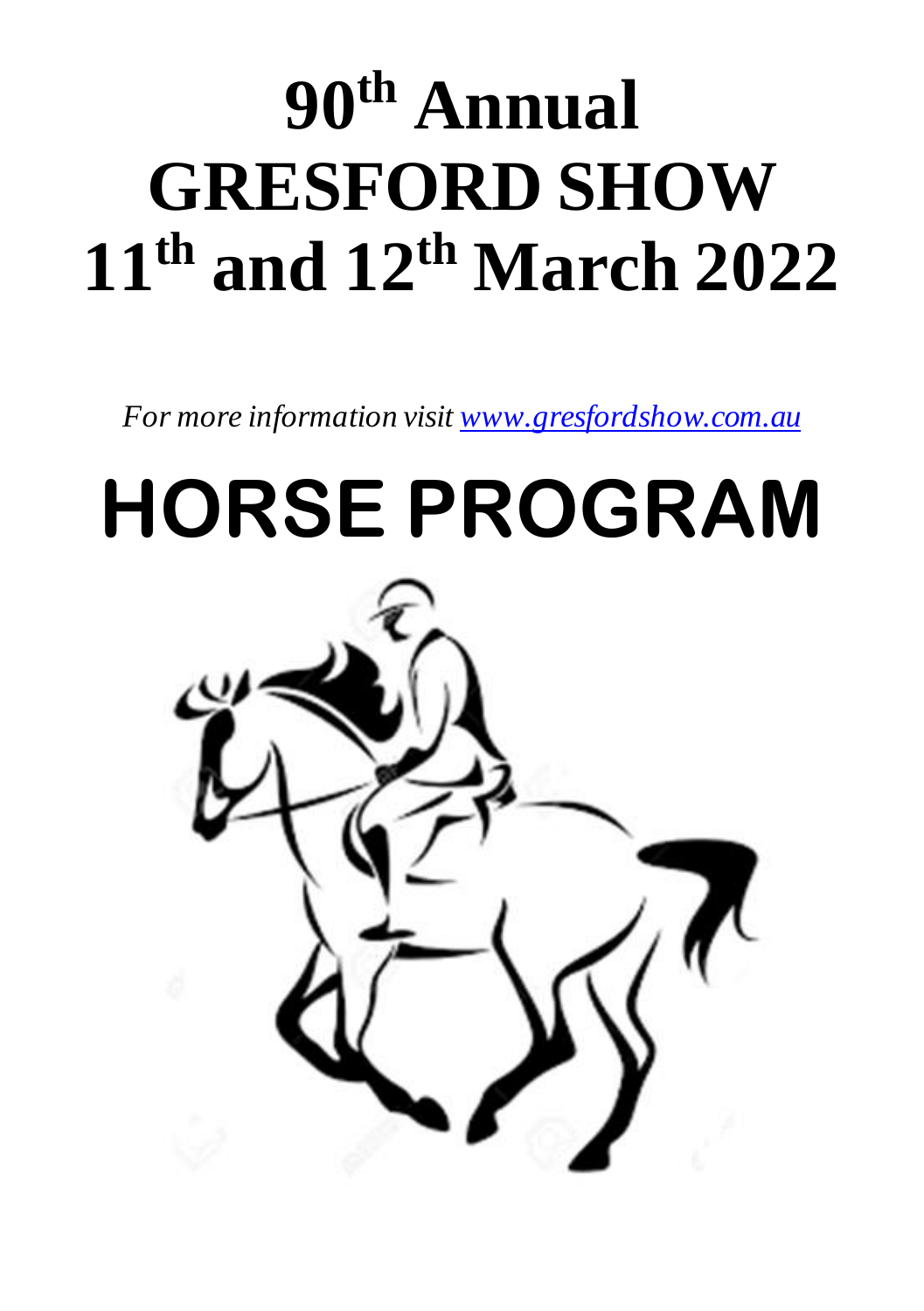#### **HORSE REGULATIONS**:

- Further detailed regulations are available from the Secretary.
- Participants Indemnity and Waiver Forms (ASC) to be signed and Competitor Cards collected at entry box.
- **ALL** competitors must provide a property PIC on entry forms**.**

## **NO PIC -NO RIDING – NO COMPETING**

- All horse events (except Campdraft and OTT) will be post entries (ie: enter on the day).
- Age of horses to be calculated from August 1st.
- Stallions and Colts may only compete where specifically permitted. Stallions and Colts must be ridden or handled by a person 17years and over.
- Horses in appropriate classes must be registered with their respective Breed Societies and copies of Registration must be available for presentation on request.

• Competitors in ring events are requested to be correctly attired and to have their horse ready to enter the marshalling area as and when directed by the Stewards. Any competitor disregarding the directions and requests of the Stewards will not be permitted to compete in the events about to take place.

#### **ALL PRIZE WINNING COMPETITORS AND EXHIBITORS IN RING EVENTS ON SATURDAY ARE INVITED TO PARTICIPATE IN THE GRAND PARADE**.

• Dispute committee consists of Ringmaster, Assistant Ringmaster and Main Steward of section involved.

• The committee reserves the right to make any alterations to the program of events if necessary.

• All entries are accepted on the understanding that the exhibitor and competitor will abide by the Rules, Regulations and By-laws of the Society.

• All exhibitors and competitors competing in horse ring events and Campdraft events and spectators wishing to enter the ring area must sign an insurance indemnity form and display an indemnity identification arm band prior to entering the ring area.

- Forms are available at ring entry office.
- Drug Testing may be carried out at this Show. Any owner and/or exhibitor whose horse presents positive to a prohibitive substance will be subject to investigation by the ASC Disciplinary Committee. Any penalty imposed as a result of an infringement will be fully supported by this Society
- All animals brought onto the showgrounds are to be in good health
- All stock/animal bedding must be removed by the exhibitor before leaving the showground. Either take with you or leave on dump pile behind the cattle stalls.

**LOCAL:** Embraces competitors residing in the Dungog Shire, Dunns Creek, Glendonbrook or a Member of the Paterson River or Hinton/ Wallalong Pony Clubs.

**NOVICE:** Open to all competitors who have not won a first prize in a solo event at an agricultural show.

**INTERMEDIATE:** Means one who has not won first, second or third prize in a solo event at a Royal Show.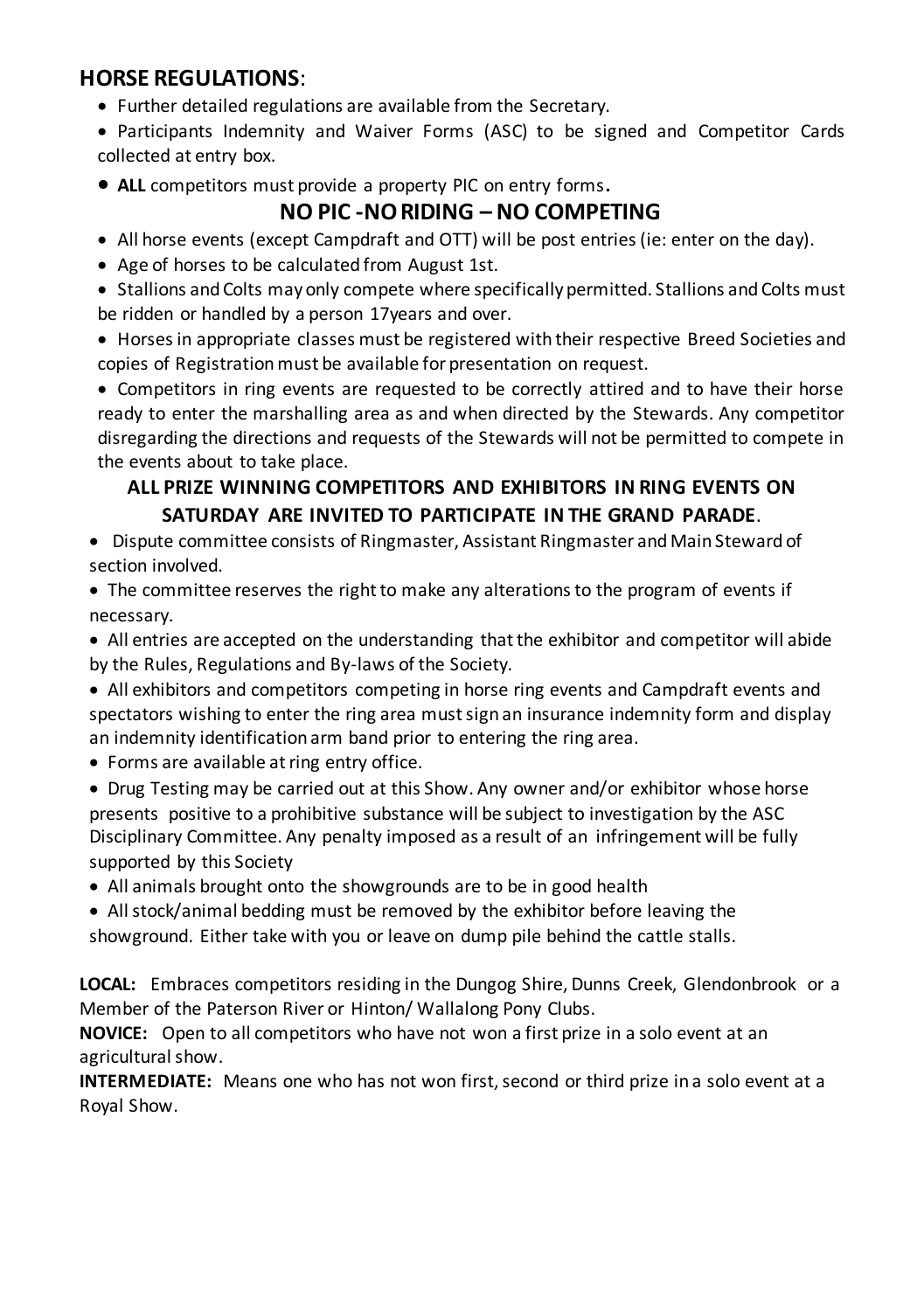#### **ENTRIES OPEN 8am MONDAY 21st FEBRUARY 2022 VIA NOMINATE WEBSITE Enquiries:- Josh Evans 0418 409 013**

- The Committee reserves the right to alter the program without notice.
- Campdraft schedule is subject to the availability of cattle.
- All competitors and spectators wishing to enter the ring must sign an insurance indemnity form and display an indemnity identification arm band prior to entering the ring area.
- Indemnity forms are available on our web site **www.gresfordshow.com.au** or may be collected from the ring office.
- LIMIT OF ENTRIES: Stewards reserve the right to restrict the number of entries in each draft, IF the availability of cattle becomes a governing factor.
- Junior and Juvenile competitors are permitted a maximum of two entries.
- The stock levy of \$20 is non-refundable if less than 72 hours notification is given of intent to withdraw from competition.

#### *The Campdraft Section is sponsored by National Stockyard Systems*

**1. PATERSON RIVER PONY CLUB JUNIOR DRAFT** (Competitors 8yrs and under 13yrs)

 Entry Fee - \$25 including Stock Levy Sponsored by *Paterson River Pony Club* 1st - \$40 2nd - \$35 3rd - \$30 4th - \$25 Cut out Prize - \$10

2. **CHRIS DOOLEY FAMILY JUVENILE DRAFT** (Competitors 13yrs and under 17yrs) **The perpetual Warren Richards Shield will be presented to the winner.**

 Entry Fee - \$25 including Stock Levy Sponsored by *C & M Dooley & PRPC* 1st - \$40 2nd - \$35 3rd - \$30 4th - \$25 Cut out Prize - \$10

*3.* **THE STAN KELEHEAR & TOM RICHARDSON MEMORIAL MAIDEN DRAFT** Sponsored by *Craig Kelehear & Richardson Pastoral Company*

**Winner to receive R.B.L. (Bruce) Capp Memorial Trophy**

Entry Fee - \$35 including Stock Levy To be run concurrently with the Novice draft 1st - \$100 2nd - \$70 3rd - \$50 4th - \$30 Cut out Prize - \$10

#### 4. **THE J.P. DOOLEY MEMORIAL NOVICE DRAFT**

 Total Prize Money \$465 Sponsored by *Mrs Nola Dooley & The Tarjan Family* Entry Fee - \$40 Including Stock Levy To be run concurrently with the Maiden Draft 1st Round: 1st - \$40 2nd - \$30 3rd - \$20 Cut out Prize - \$15  **FINAL – Aggregate Score (Run Saturday)** 1st - \$130 2nd - \$80 3rd - \$60 4th - \$50 5th - \$40

#### **5. THE JIM JUPP MEMORIAL OPEN DRAFT**

*Trophy donated & Sponsored by Mrs Daphne Jupp & Addweld Fabrications Ray Thomas Memorial trophy* for highest score in the final Entry Fee - \$55 including Stock Levy Total Prize Money \$2,160  $1^{st}$  Round:  $1^{st}$  - \$50  $2^{nd}$  - \$40  $3^{rd}$  - \$30  $3^{rd}$  Cut out Prize - \$25 **FINAL – Aggregate Score (Run Saturday)** 1st - \$1000 2nd - \$500 3rd - \$300 4th - \$130 5th - \$85 **The winner or runner up of the Open Draft is eligible to compete in the Hunter Campdraft Cup to be run at the Newcastle AH&I Show.**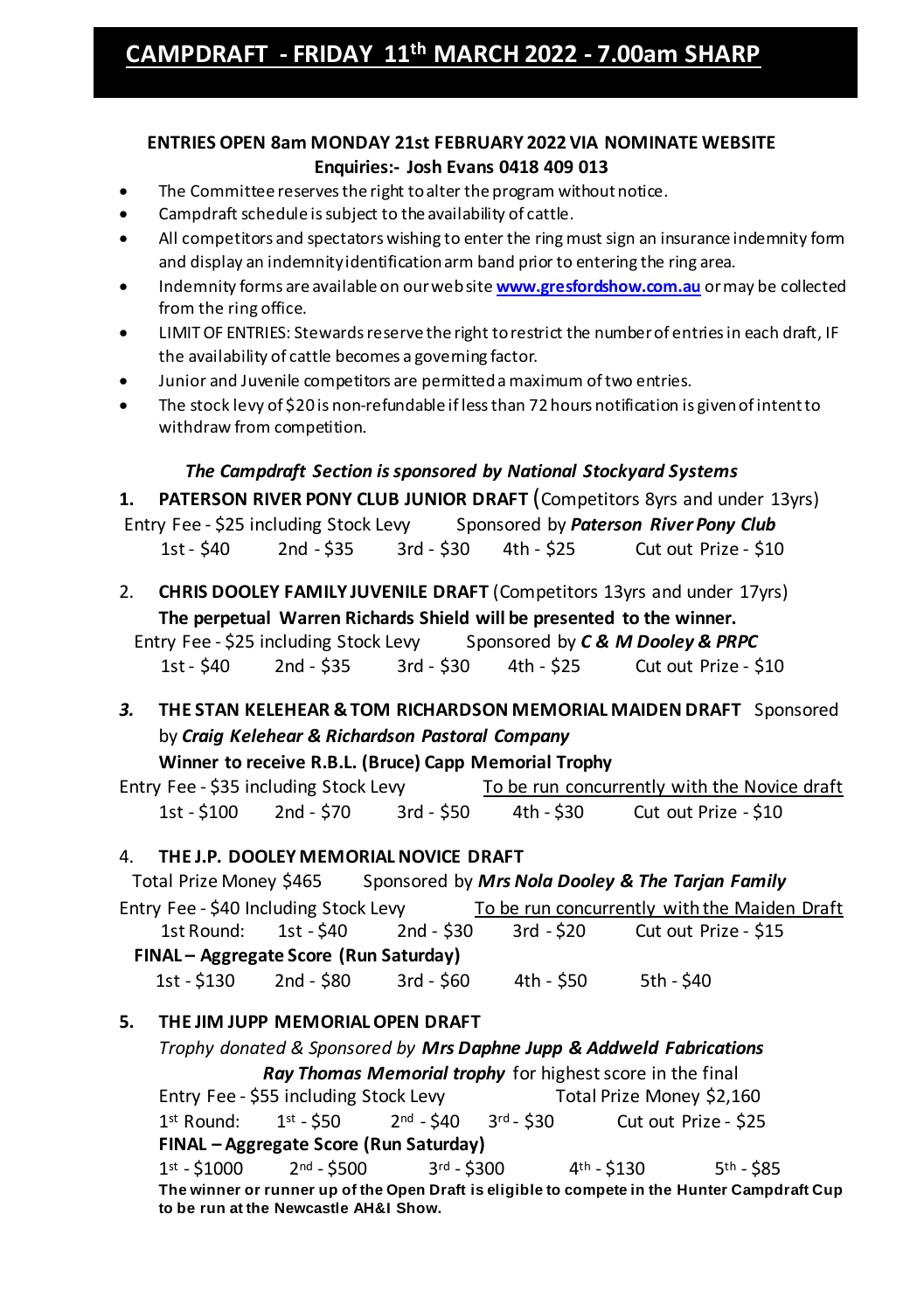#### **SECTION 1 : HORSES FRIDAY 11<sup>th</sup> March 2022 th March 2022 RING 1- LOCAL Commences at 8.00**

## **Judge:** am

**Entry Fee: \$2** 

**Prizes:** 1st - **\$7**, 2nd - **\$4**,3rd – **Ribbon** unless otherwise stated.

#### **MOST SUCCESSFUL LOCAL COMPETITOR UNDER 18 YEARS DAVID CAIN MEMORIAL SASH plus \$150 prize money**

• Points awarded for 1st, 2nd & 3rd OVER THE TWO DAYS OF THE SHOW ON A NOMINATED HORSE& RIDER- Horse & Rider *must be* nominated at the Ring Office by 12noon on Friday of the Show

- TO BE ELIGIBLE the Local Rider must be a resident of the Dungog Shire, Duns Creek, Glendonbrook or a member of Paterson River Pony Club and participate in the GRAND PARADE.
- Winner announced during the GRAND PARADE  *Local classes Sponsored by* **Merchant Excavation & Electrical**
- 6. Led Boy Rider under 7 yrs (not eligible for Champion or Class 7 & 8).
- 7. Boy Rider under 5 yrs
- 8. Boy Rider 5 yrs & under 7 yrs
- 9. Boy Rider 7 yrs & under 9 yrs
- 10. Boy Rider 9 yrs & under 11 yrs
- 11. Boy Rider 11 yrs & under 13 yrs

#### **CHAMPION & RESERVE CHAMPION BOY RIDER UNDER 13 YEARS**

- 12. Led Girl Rider under 7 yrs (not eligible for Champion or Class 13 & 14)
- 13. Girl Rider under 5 yrs
- 14. Girl Rider 5 yrs & under 7 yrs
- 15. Girl Rider 7 yrs & under 9 yrs
- 16. Girl Rider 9 yrs & under 11 yrs
- 17. Girl Rider 11 yrs & under 13 yrs

#### **CHAMPION & RESERVE CHAMPION GIRL RIDER UNDER 13 YEARS**

- 18. Boy Rider 13 yrs & under 15 yrs
- 19. Boy Rider 15 yrs & under 17 yrs

#### **CHAMPION & RESERVE CHAMPION BOY RIDER 13 YEARS AND UNDER 17 YEARS**

- 20. Girl Rider 13 yrs & under 15 yrs
- 21. Girl Rider 15 yrs & under 17 yrs

#### **CHAMPION & RESERVE CHAMPION GIRL RIDER 13 YEARS AND UNDER 17YEARS**

*James Hall Supreme Local Rider under 17 years – \$100 Presented during the Grand Parade*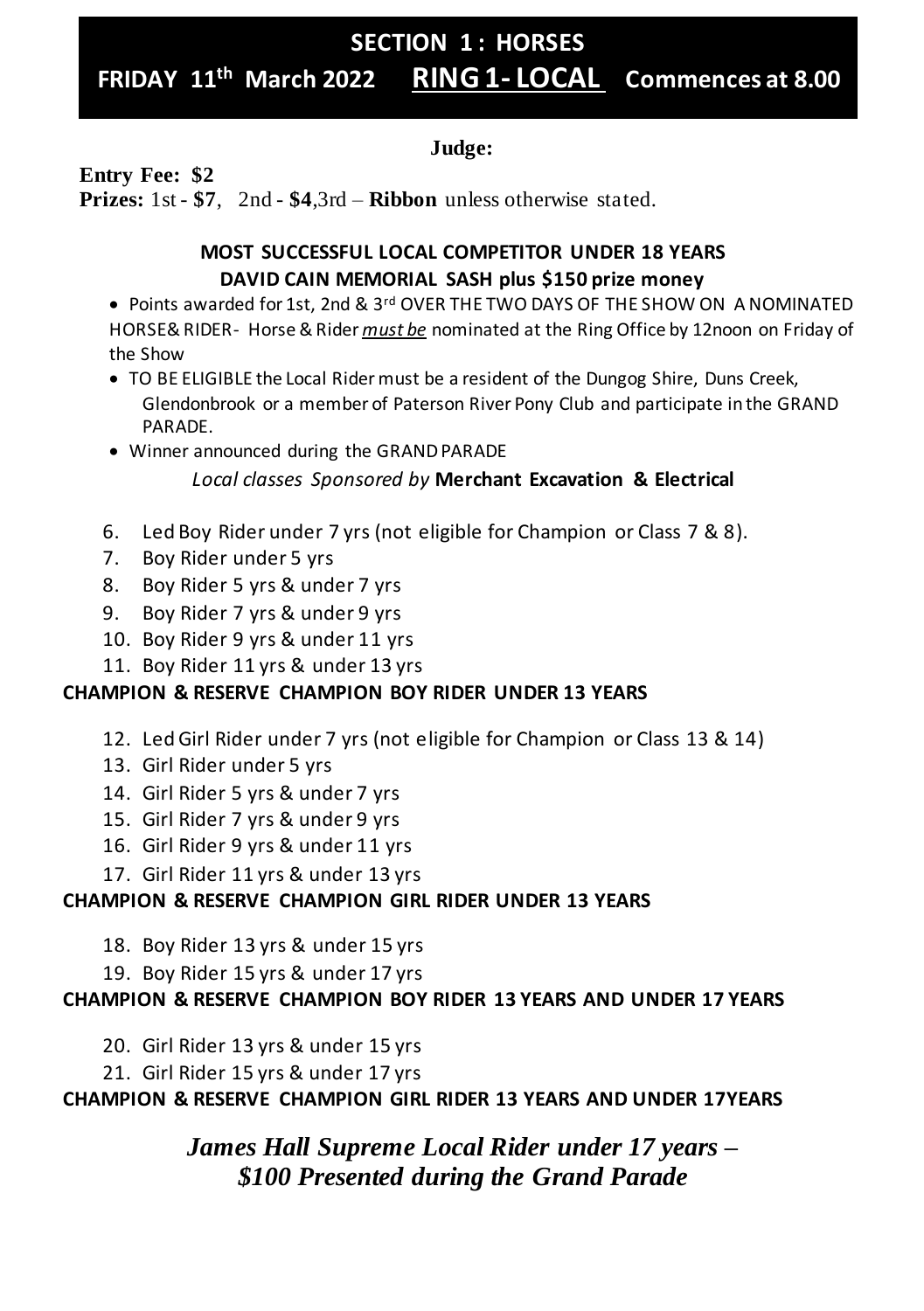- 22. Rider 17 yrs & under 21 yrs
- 23. Rider over 21 yrs

## **CHAMPION & RESERVE CHAMPION LOCAL RIDER**

- 24. Child's Hack Rider under 10 yrs ( No Led Riders)
- 25. Child's Pony Hack n.e. 13hh Rider under 17 yrs
- 26. Child's Pony Hack over 13 hh & n.e. 14hh Rider under 17 yrs
- 27. Child's Galloway Hack over 14hh &n.e. 15hh Rider under 17 yrs
- 28. Child's Hack over 15hh, Rider under 17 yrs
- 29. Hack, Rider 17 yrs & over

## **CHAMPION & RESERVE CHAMPION LOCAL HACK**

- 30. Pair of Riders under 9 yrs
- 31. Pair of Rider 9 yrs & under 12 yrs
- 32. Pair of Riders 12 yrs & under 17 yrs
- 33. Pair of Riders 17 yrs and over
- 34. Local Rider over 40yrs
- 35. Parent and Child Riders
- 36. Cantering Horse Rider under 10 yrs
- 37. Cantering Horse Rider 10 yrs & under 17 yrs
- 38. Walking Horse Rider under 17
- 39. Most suitable School Children's Pony (to carry not less than 3 children)
- 40. COMMITTEE RIDING CLASS.(Gresford Show Committee Members only)

## **OPEN SPORTING - Friday 11th, RING 1 following above classes**

 *Sponsored by Keith & Julie Osborne* **Prizes:** 1st - **\$7**, 2nd - **\$4**, 3rd - **Ribbon**. **Entries will be taken at the Ring Office prior to all Sporting Events (\$2 each)**

- 41. Keyhole Race (under 7 years)
- 42. Keyhole Race (7 yrs & under 9yrs)
- 43. Keyhole Race (9 yrs & under 11yrs)
- 44. Keyhole Race (11 yrs & under 13yrs)
- 45. Keyhole Race (13 yrs & under 15yrs)
- 46. Keyhole Race (15 yrs & under 17yrs)
- 47. Barrel Race Under 7 yrs
- 48. Barrel Race 7 yrs and under 9 yrs
- 49. Barrel Race 9 yrs and under 11 yrs
- 50. Barrel Race 11 yrs and under 13 yrs
- 51. Barrel Race 13 yrs and under 15 yrs
- 52. Barrel Race 15 yrs and under 17 yrs
- 53. Barrel Race 17 yrs and over
- 54. Flag Race Under 7 yrs
- 55. Flag Race 7 yrs and under 9 yrs
- 56. Flag Race 9 yrs and under 11 yrs
- 57. Flag Race 11 yrs and under 13 yrs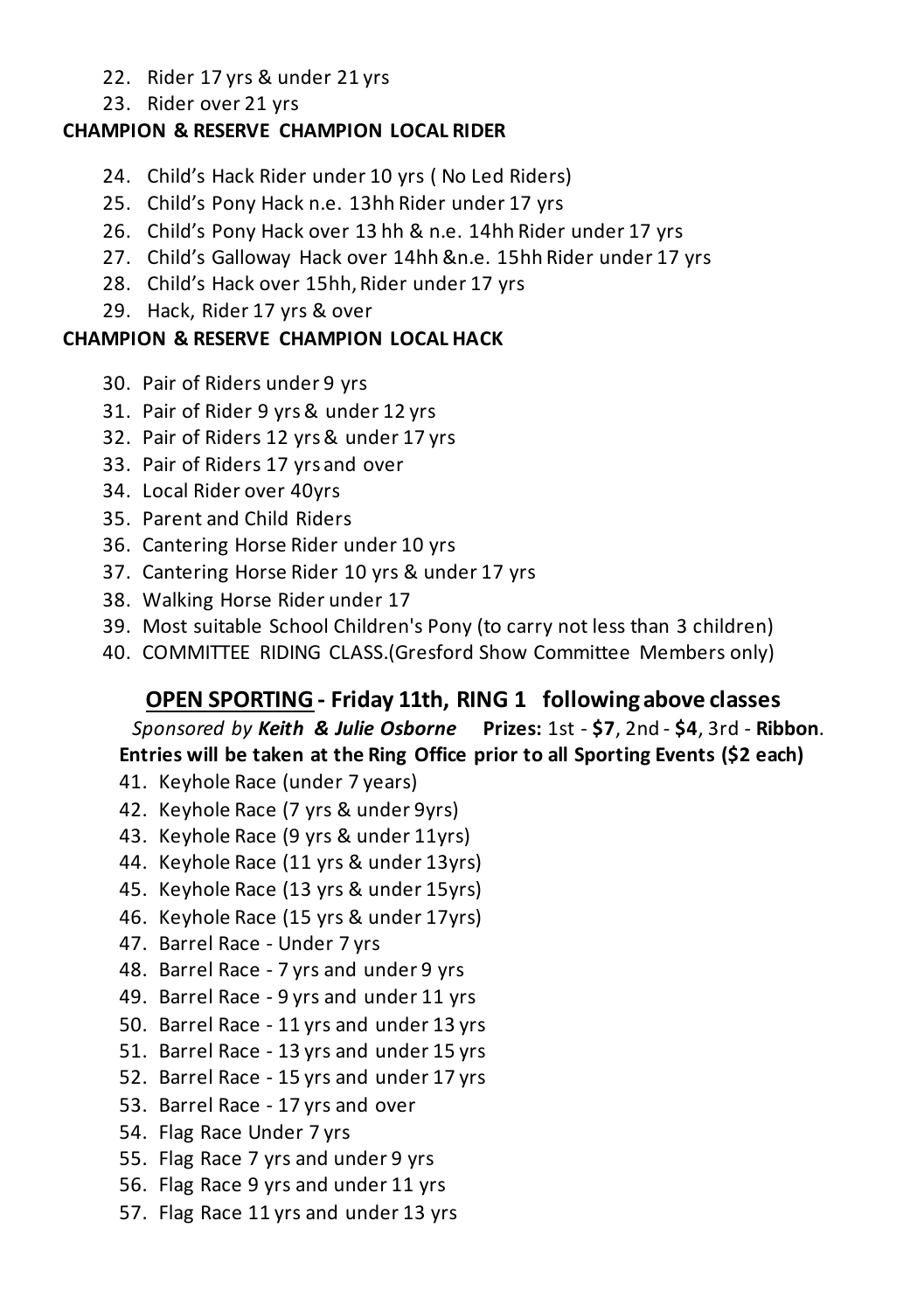- 58. Flag Race 13 yrs and under 15 yrs
- 59. Flag Race 15 yrs and under 17 yrs
- 60. Flag Race 17 yrs and over
- 61. Bending Race under 7 yrs
- 62. Bending Race 7 yrs and under 9 yrs
- 63. Bending Race 9 yrs and under 11 yrs
- 64. Bending Race 11 yrs and under 13 yrs
- 65. Bending Race 13 yrs and under 15 yrs
- 66. Bending Race 15 yrs and under 17 yrs
- **67**. Bending Race 17 yrs and over

## **THE FINALS OF THE NOVICE & OPEN CAMPDRAFT – Saturday 12thMarch. SECTION 1 : HORSES**

**SECTION 1 : HORSES FRIDAY 11 th March 2022 RING 2 Commences at 9.00** am

#### **Judge:**

## *Ring 2 – Australian Stock Horses sponsored by Kirkwoods Produce, Maitland and Singleton*

**Entry Fee: \$5 Prizes: 1st - \$7, 2nd - \$4, 3rd – Ribbon unless otherwise stated** 

#### **AUSTRALIAN STOCK HORSES - Registered with the A.S.H.S**

Broad Ribbons supplied by Eastern Branch ASHS **68.** Junior Handler under 13 yrs **69.** Junior Handler 13 years and under 18 years **70.** Colt under 2 yrs **71.** Colt 2 yrs and under 4 yrs **72.** Stallion 4 yrs and over **CHAMPION STALLION OR COLT** *sponsored by* **Baileys of Greta RESERVE CHAMPION STALLION OR COLT**

**73.** Filly under 2 yrs **74.** Filly 2 yrs and under 4 yrs **75.** Mare 4 yrs and over, n.e. 15hh **76.** Mare 4 yrs and over, exceeding 15hh **CHAMPION MARE OR FILLY** *\$50 for Champion (Sponsored by Jacaranda Farm)* **RESERVE CHAMPION MARE OR FILLY** 

**77.** Gelding under 2yrs **78.** Gelding 2 yrs and under 4 yrs **79.** Gelding 4 yrs and over n.e. 15hh **80.** Gelding 4 yrs and over exceeding 15hh **CHAMPION GELDING** *Sponsored by* **Baileys of Greta RESERVE CHAMPION GELDING**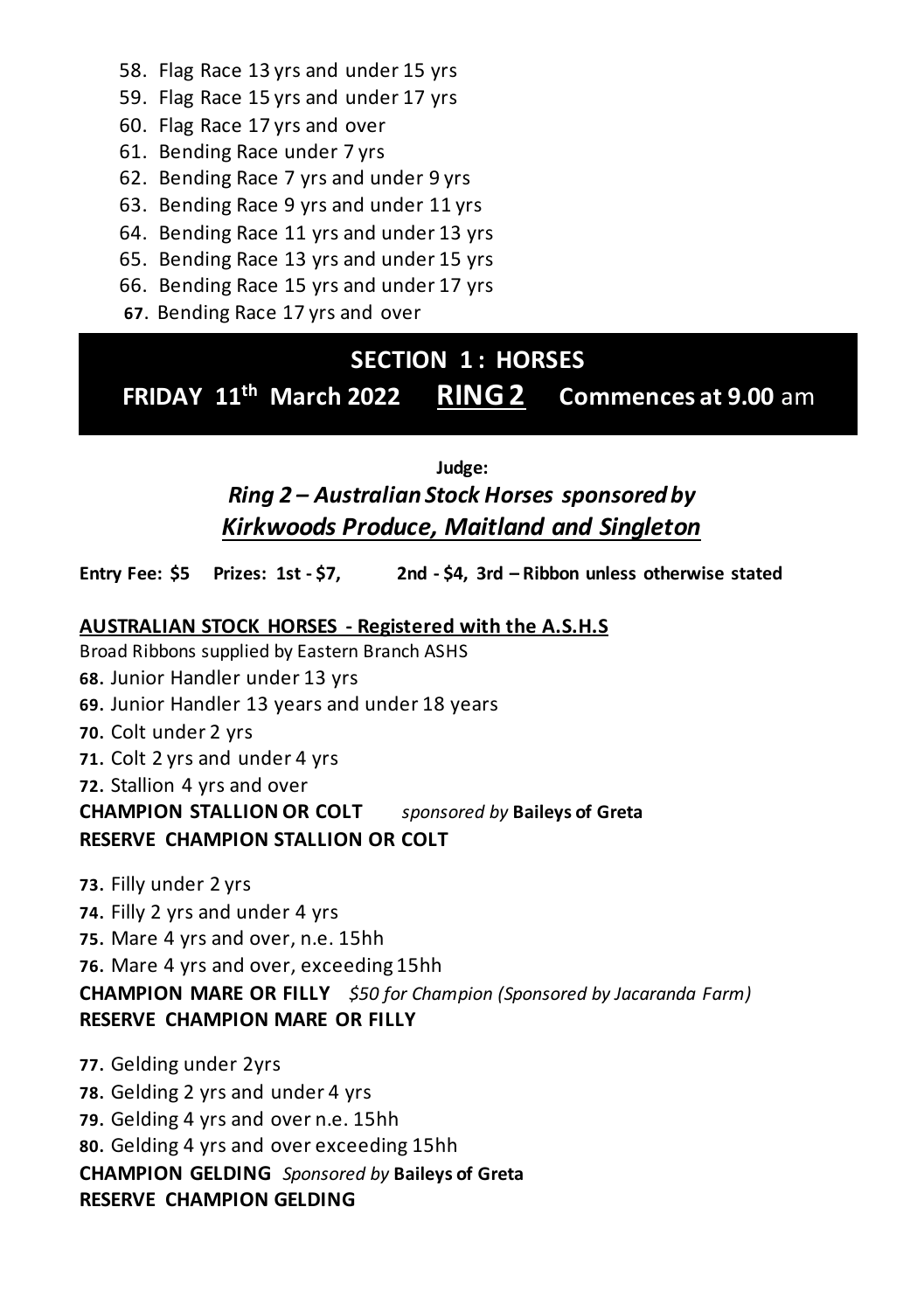## *SUPREME LED Australian Stock Horse \$100 plus Rug and Sash donated by The Varley Family*

- **81.** ASHLA Riding Class
- **82.** Junior ASHLA Riding Class, rider under18yrs.
- **83.** Novice ASH Hack
- **84.** 3 yrs & Under ASH Hack
- **85.** Stallion ASH Hack
- **86.** Mare ASH Hack
- **87.** Gelding ASH Hack
- **88.** ASH Junior Hack, rider under 13 yrs

**89.** ASH Junior Hack, rider 13 yrs & under 18yrs.

#### **CHAMPION ASH HACK** *sponsored by* **Baileys of Greta RESERVE CHAMPION ASH HACK**

- **90.** Novice Working.
- **91.** 3yrs & Under Working
- **92.** Working Stallion.
- **93.** Working Mare.
- **94.** Working Gelding.
- **95.** Junior Working rider under 13 yrs.
- **96.** Junior Working rider 13 yrs & under 18 years.

### **CHAMPION WORKING STOCK HORSE \$50** *Sponsored by* **Baileys of Greta RESERVE CHAMPION WORKING STOCK HORSE**

## **SUPREME RIDDEN AUSTRALIAN STOCK HORSE \$100 plus Rug & Sash -**

## *Proudly Sponsored by Kirkwood Produce, Maitland & Singleton*

#### **CHAMPION JUNIOR AUSTRALIAN STOCK HORSE RIDER or HANDLER UNDER 18YEARS**

**\$50 Voucher and Sash** (Awarded to most successful competitor in classes **67,68,88,89, 95,96.**) *Sponsored by* **Baileys of Greta**

**RESERVE CHAMPION JUNIOR AUTRALIAN STOCK HORSE RIDER or HANDLER UNDER 18 YRS**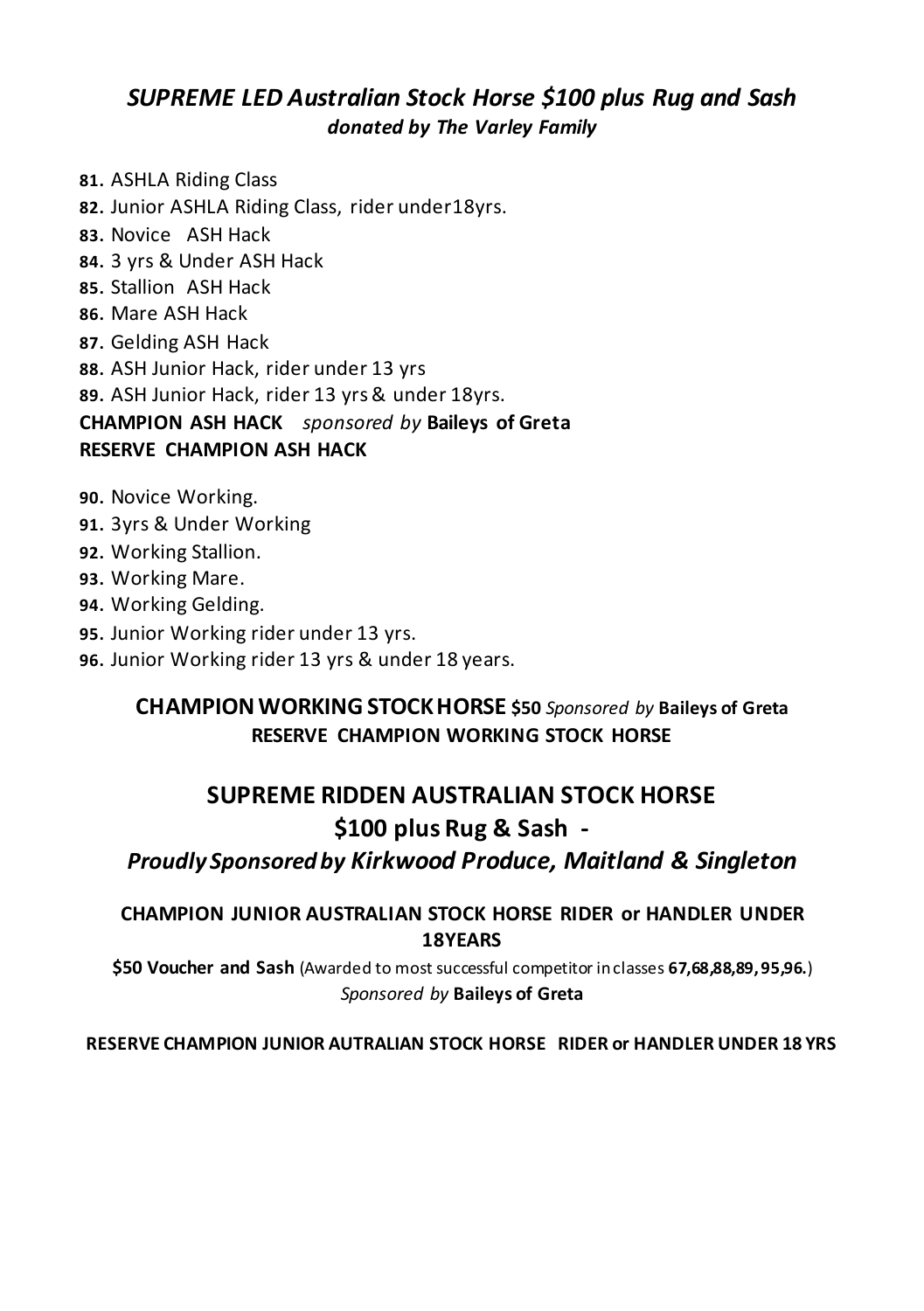## **SECTION 1 : HORSES**

## **SATURDAY 12 th March 2022 RING 1 Commences at 8.00am**

#### **Judge:**

## **Entry Fee: \$5**

**Prizes: 1st - \$7, 2nd - \$4, 3rd – Ribbon unless otherwise stated.** All Champions in **Ring 1** receive **\$50 Prize money Show Hunters May Not Compete in Hack Classes**

#### **ANSA**

Entries in the following classes must be registered with the ANSA. Proof of registration must be produced if requested. Broad Ribbons supplied by Australian National Saddle Horse Association

#### **Led ANSA**

97. Led ANSA under 2 years

98. Led ANSA 2 years & over, 14hh NE 15hh

99. Led ANSA 2 years & over, 15hh NE 16hh

100.Led ANSA 2 years & over, over 16hh

#### **CHAMPION AND RESERVE CHAMPION LED ANSA**

#### **THOROUGHBREDS**

**101.** Led Colt or Stallion **102.**Led Filly or Mare

**103.**Led Gelding

#### **CHAMPION AND RESERVE CHAMPION THOROUGHBRED**

#### **Ridden ANSA**

104. Ridden ANSA over 14hh NE 15hh

105. Ridden ANSA over 15hh NE 16hh

106. Ridden ANSA over 16hh

#### **CHAMPION AND RESERVE CHAMPION RIDDEN ANSA**

#### **HACKS**

- 107. Novice Hack over 15hh
- 108. Intermediate Hack over 15hh
- 109. Hack over 15hh NE 15.2hh
- 110. Hack over 15.2hh NE 16hh
- 111. Hack over 16hh NE 16.2hh
- 112. Hack over 16.2hh
- 113. Hack over 15hh NE 16hh
- 114. Hack over 16hh & over
- 115. Childs Hack over 15hh
- 116. Adults Hack over 15hh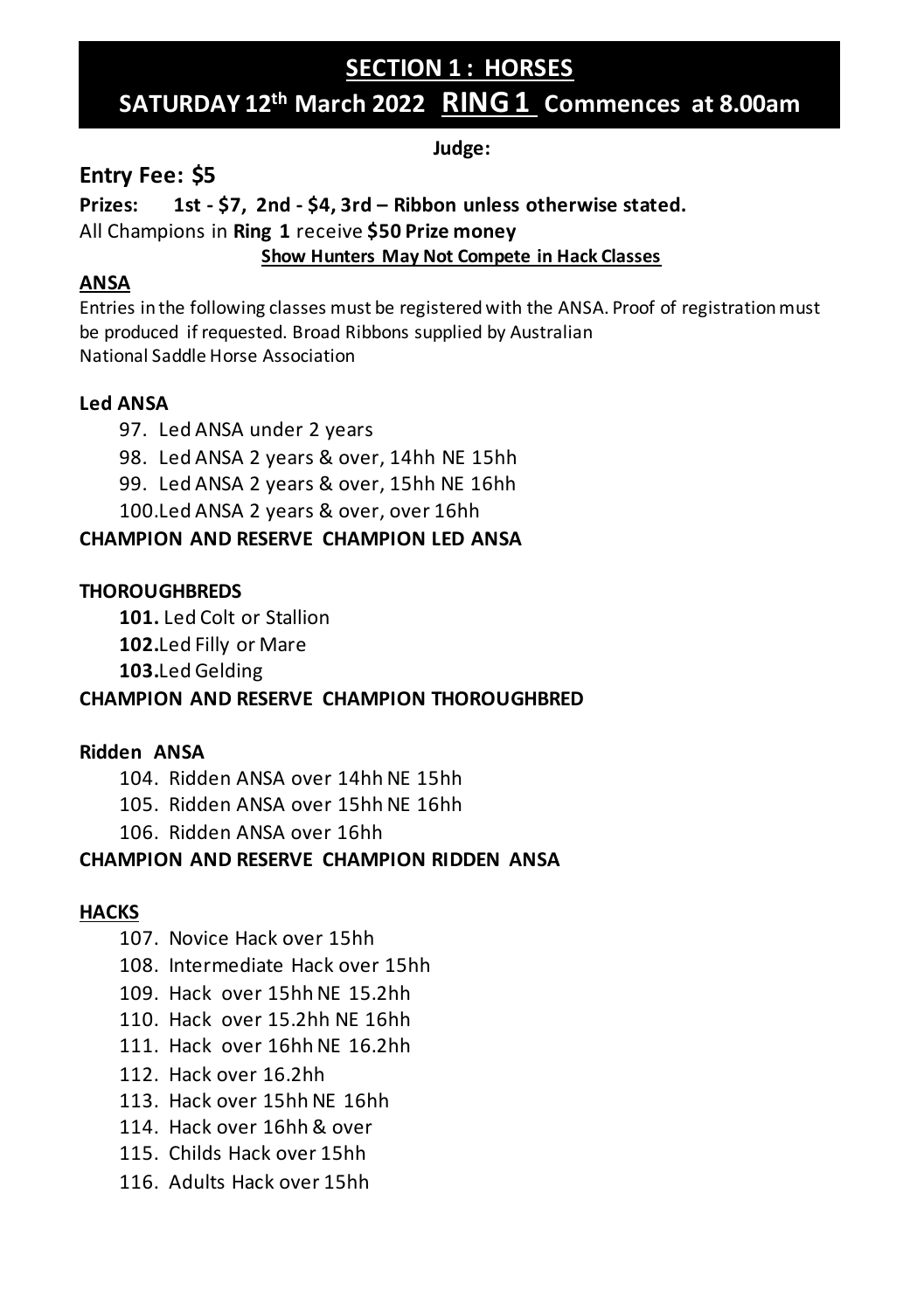#### **CHAMPION AND RESERVE CHAMPION HACK 15HH NE 16HH RUG** *donated by Newcastle Equine Centre* **CHAMPION AND RESERVE CHAMPION HACK OVER 16HH**

#### **RIDING CLASSES**

- **117.** Novice Lady or Gent Rider 17 years and over
- 118. Lady 17 and under 21 years
- 119. Lady 21 years and under 40yrs
- 120. Lady Rider 40 years & over

**CHAMPION AND RESERVE CHAMPION LADY RIDER OVER 17 YEARS**

- 121. Gent Rider 17 and under 21 years
- 122. Gent Rider 21 years and over

#### **CHAMPION AND RESERVE CHAMPION GENT RIDER OVER 17 YEARS**

*SUPREME RIDDEN HORSE OF SHOW (including Show Hunters)* **Rug and Sash** *Donated by Kirkwood Produce, Maitland & Singleton.* 

Off the Track Thoroughbred Classes

# **Sponsored by** *Torryburn Stud*

- ❖ **The horse must be a registered thoroughbred that has trialled or raced at a local, national or interstate level.**
- ❖ **Entries should be made prior to the Show date by posting to the Secretary at P O Box 9 EAST GRESFORD. 2311 OR the owners/rider must present a copy of the horses Australian Stud Book papers and race results BY MIDDAY on show day at the horse office. If the horse is not micro-chipped, its brands must be clearly visible and shown on its official registration document for identification at the show. FOR FULL ENTRY REQUIREMENTS PLEASE SEE THE GRESFORD SHOW WEBSITE. www.gresfordshow.com.au**

**Entry Fee : \$25 per entry**

#### **123. OTT Led Class – Thoroughbred**

**1 st Prize - \$100 plus a Rug & Garland, 2nd \$60, 3rd \$40 Rosettes to 6th place.** 

**124 – OTT Ridden Class- Thoroughbred** 

**1 st Prize -\$300 plus a Rug & Garland, 2nd \$150, 3rd \$50 Rosettes to 6th place**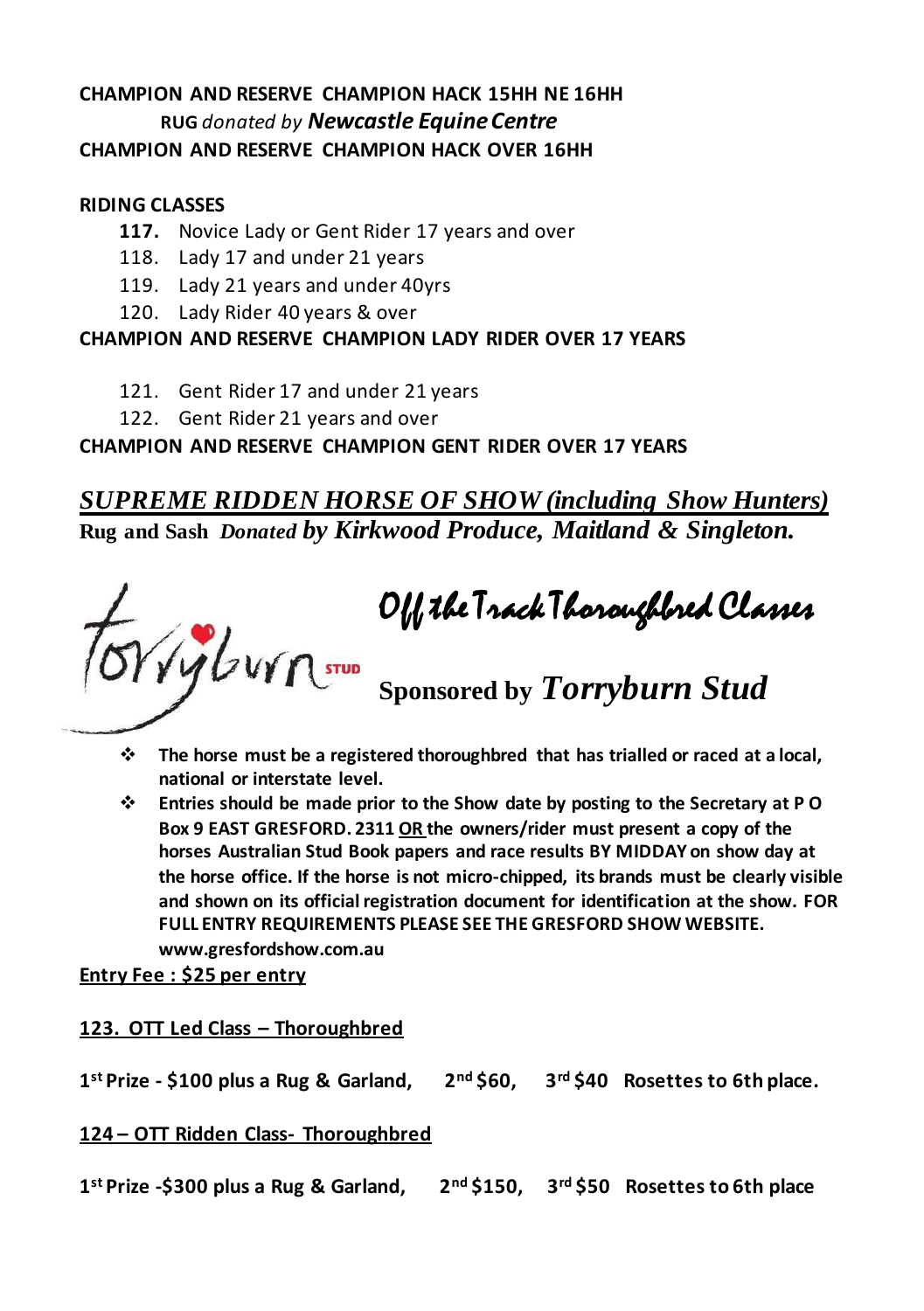## **SECTION 1 : HORSES**

## **SATURDAY 12th MARCH 2022 RING 2 Commences at 8.00am**

Judge:

 *Sponsored by* The Hall Family.

**Entry Fee: \$5 Prizes: 1st - \$7, 2nd - \$4, 3rd – Ribbon unless otherwise stated.**

#### **AUSTRALIAN RIDING PONIES**

**Ponies must be registered with the Australian Riding Pony Association** Ribbons Donated by Australian Riding Pony Association

- **125.** Led Colt under 4 years
- **126.** Led Stallion over 4 years

#### **CHAMPION and RES CHAMPION LED AUST RIDING PONY STALLION OR COLT**

- **127.** Led Filly under 4 years
- **128.** Led Mare 4 years & over, under 13.2hh
- **129.** Led Mare 4 years & over, 13.2hh NE 14.2hh

#### **CHAMPION and RES CHAMPION LED AUST RIDING PONY MARE OR FILLY**

- **130.** Led Gelding under 4 years
- **131.** Led Gelding over 4 years & under 13.2hh
- **132.** Led Gelding over 4 years over 13.2hh N E 14hh

#### **CHAMPION and RESERVE CHAMPION AUSTRALIAN RIDING PONY GELDING**

#### **\*\*SUPREME CHAMPION LED AUSTRALIAN RIDING PONY\*\***

*Sponsored by* **Tom Smith**

#### **AUSTRALIAN SADDLE PONIES**

Entries in the following classes must be registered with the ASPA. Proof of registration must be produced if requested. Broad Ribbons supplied by **Australian Saddle Pony Association**

- **133.** Led Colt or Stallion
- **134.** Led Filly or Mare
- **135.** Led Gelding

#### **CHAMPION and RESERVE CHAMPION LED AUSTRALIAN SADDLE PONY**

#### **RIDDEN AUSTRALIAN SADDLE PONIES**

- **136.** Ridden Stallion
- **137.** Ridden Mare or Gelding under 13.2hh
- **138.** Ridden Mare or Gelding 13.2hh NE 14.2hh

#### **CHAMPION and RESERVE CHAMPION RIDDEN AUSTRALIAN SADDLE PONY**

#### **RIDDEN AUSTRALIAN RIDING PONIES**

- **139.** Ridden Stallion
- **140.** Ridden Mare or Gelding under 13.2hh
- **141.** Ridden Mare or Gelding 13.2hh NE 14.2hh

#### **CHAMPION and RESERVE CHAMPION AUSTRALIAN RIDDEN RIDING PONY**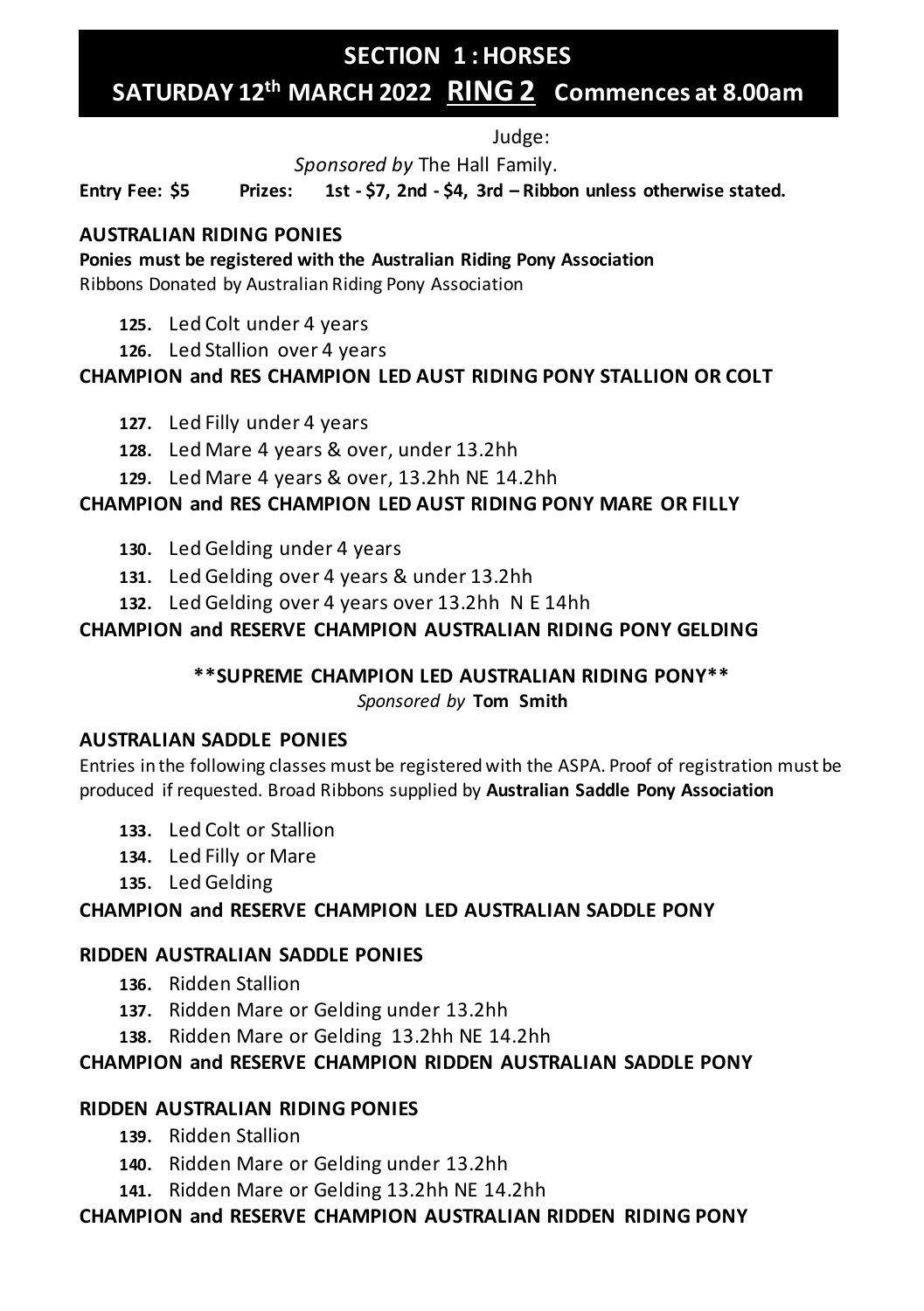#### **PONY HACKS. Champions to receive \$50.**

- **142.** Novice Pony Hack under 14hh
- **143.** Intermediate Pony Hack NE 14hh
- **144.** Pony Hack NE 12.2hh
- **145.** Pony Hack over 12.2hh NE 13hh
- **146.** Pony Hack over 13hh NE 13.2hh
- **147.** Pony Hack over 13.2hh NE 14hh
- **148.** Pony Hack NE 12.2hh
- **149.** Pony Hack over 12.2hh NE 14hh
- **150.** Childs Pony Hack NE 14hh
- **151.** Adults Pony Hack NE 14hh

## **CHAMPION and RESERVE CHAMPION PONY HACK NE 12.2HH**

#### **CHAMPION and RESERVE CHAMPION PONY HACK OVER 12.2HH NE 14HH**

#### **GALLOWAY HACKS. Champions to receive \$50.**

- **152.** Novice Galloway Hack over 14hh NE 15hh
- **153.** Intermediate Galloway Hack over 14hh NE 15hh
- **154.** Lightweight Galloway Hack over 14hh NE 14.2hh
- **155.** Heavyweight Galloway Hack over 14hh NE 14.2h
- **156.** Lightweight Galloway Hack over 14.2hh NE 15hh
- **157.** Heavyweight Galloway Hack over 14.2hh NE 15hh
- **158.** Galloway Hack over 14hh NE 14.2hh
- **159.** Galloway Hack over 14.2hh NE 15hh
- **160.** Childs Galloway Hack 14hh NE 15hh
- **161.** Adults Galloway Hack 14hh NE 15hh

#### **CHAMPION and RESERVE CHAMPION GALLOWAY HACK OVER 14HH NE 14.2HH CHAMPION and RESERVE CHAMPION GALLOWAY HACK OVER 14.2HH NE 15**

#### **JUNIOR RIDING CLASSES . Champions to receive \$50.**

- **162.** Led Boy or Girl Rider under 6 years
- **163.** Novice Girl Rider under 12 years (winner eligible for championship)
- **164.** Girl Rider under 6 years
- **165.** Girl Rider 6 & under 9 years
- **166.** Girl Rider 9 and under 12 years

#### **CHAMPION and RESERVE CHAMPION GIRL RIDER UNDER 12 YEARS**

- **167.** Novice Boy Rider under 12 years (winner eligible championship)
- **168.** Boy Rider under 6 years
- **169.** Boy Rider 6 & under 9 years
- **170.** Boy Rider 9 & under 12 years

#### **CHAMPION and RESERVE CHAMPION BOY RIDER UNDER 12 YEARS**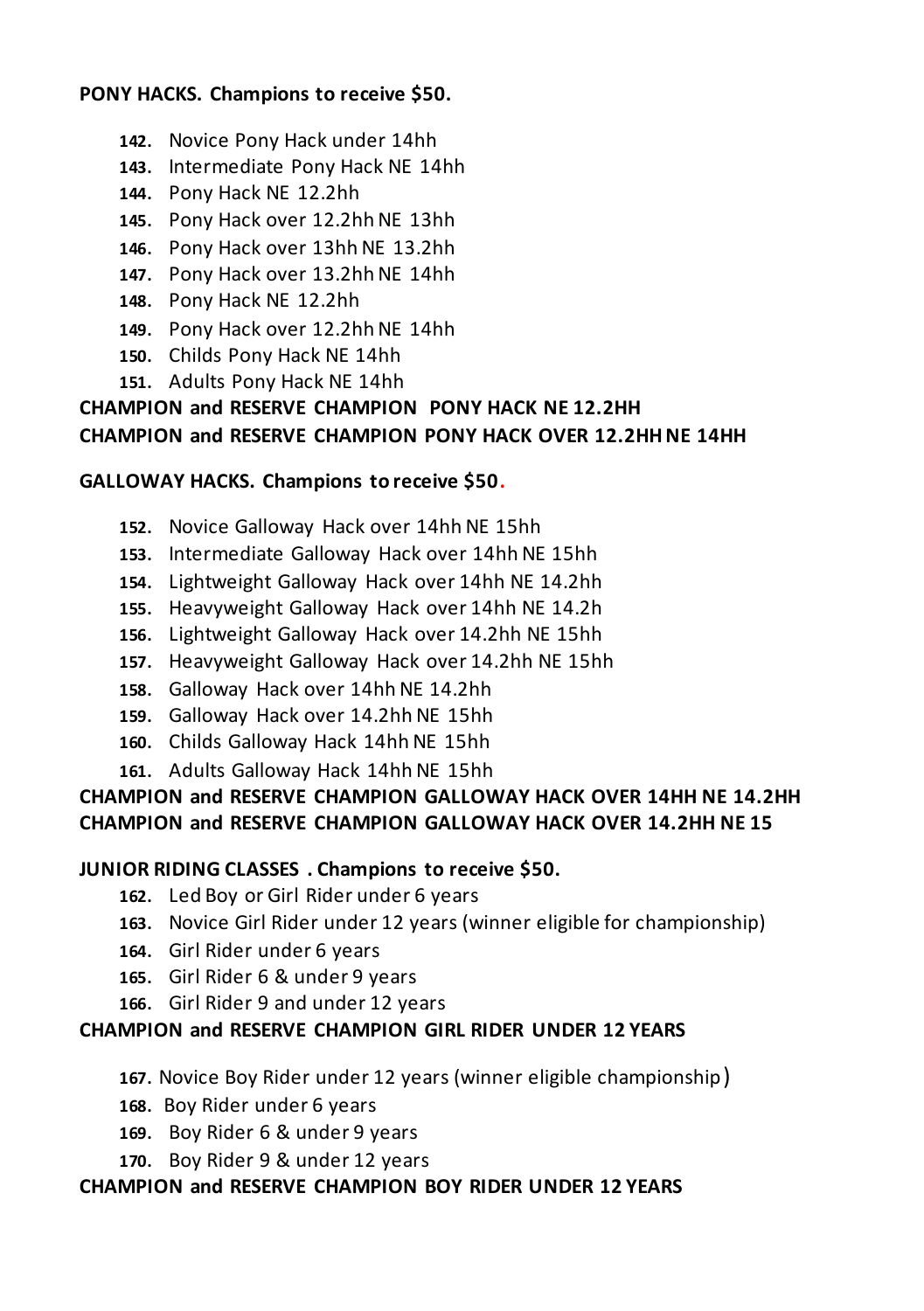- **171.** Novice Girl Rider 12 and under 17 years (winner eligible for championship)
- **172.** Girl Rider 12 and under 15 years
- **173.** Girl Rider 15 and under 17 years

#### **CHAMPION and RESERVE CHAMPION GIRL RIDER 12 & UNDER 17 YRS**

**174.** Novice Boy Rider 12 and under 17 years (winner eligible for championship)

- **175.** Boy Rider 12 & under 15 years
- **176.** Boy Rider 15 and under 17 years

#### **CHAMPION and RESERVE CHAMPION BOY RIDER 12 & UNDER 17 YEARS**

**177.** Team of 4 Riders Under 12 years

**178.** Team of 4 Riders 12years & Under 17years **(Classes 177 & 178 PONY CLUB ASSOCIATION OF N.S.W. RULES & SCALE OF JUDGING POINTS WILL APPLY).**

## **SECTION 1: HORSES**

**SATURDAY 12TH 2022 March RING 3 Commences at 8.00am**

#### **Judge:**

**Entry Fee: \$5 Prizes: 1st - \$7, 2nd - \$4, 3rd – Ribbon unless otherwise stated**

#### **SHOW HUNTERS**

#### **\*\$50 for Champion Show Hunters** *Sponsored by Jacaranda Farm*

- **179.** Novice Show Hunter Pony Hack NE 14hh
- **180.** Intermediate Show Hunter Pony Hack NE 14hh
- **181.** Show Hunter Pony NE 12hh
- **182.** Show Hunter Pony over 12hh NE 13hh
- **183.** Show Hunter Pony over 13hh NE 13.2hh
- **184.** Show Hunter Pony over 13.2hh NE 14hh
- **185.** Show Hunter Pony under 12.2hh
- **186.** Show Hunter Pony over 12.2 NE 14hh
- **187.** Show Hunter Pony ridden by an Adult
- **188.** Show Hunter pony ridden by a Junior

#### **\*CHAMPION and RESERVE CHAMPION SHOW HUNTER PONY N.E 12.2 HH**

#### **\*CHAMPION and RESERVE CHAMPION SHOW HUNTER PONY OVER 12.2 N.E 14HH**

- **189.** Novice Show Hunter Galloway Hack over 14hh
- **190.** Intermediate Show Hunter Galloway Hack over 14hh NE 15hh
- **191.** Show Hunter Galloway Hack over 14hh NE 14.2hh
- **192.** Show Hunter Galloway over 14.2hh NE 15hh
- **193.** Show Hunter Galloway over 14hh to 15hh
- **194.** Show Hunter Galloway ridden by an Adult over 14hh
- **195.** Show Hunter Galloway ridden by a Junior over 14hh

## **\*CHAMPION and RESERVE CHAMPION SHOW HUNTER GALLOWAY OVER 14HH.N.E.**

**14.2 HH**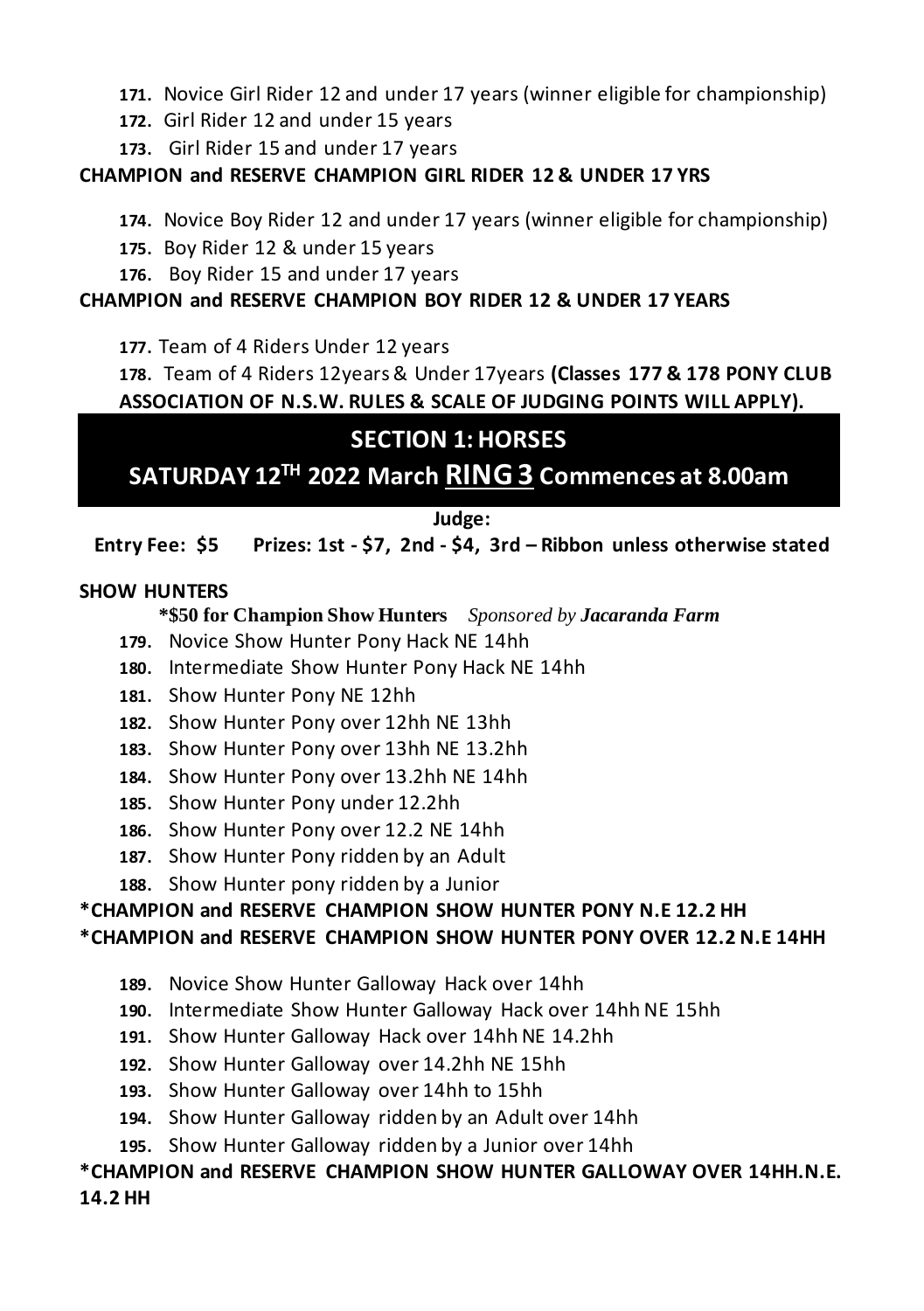#### **\*CHAMPION and RESERVE CHAMPION SHOW HUNTER GALLOWAY OVER 14.2HH N.E. 15 HH**

- **196.** Novice Show Hunter Hack over 15hh
- **197.** Intermediate Show Hunter Hack over 15hh
- **198.** Show Hunter Hack over 15hh NE 15.2hh
- **199.** f Show Hunter Hack over 15.2hh NE 16hh
- **200.** Show Hunter Hack over 16hh NE 16.2hh
- **201.** Show Hunter Hack over 16.2hh
- **202.** Show Hunter Hack over 15hh NE 16hh
- **203.** Show Hunter Hack over 16hh
- **204.** Show Hunter Hack ridden by an Adult
- **205.** Show Hunter Hack ridden by a Junior

# **\*CHAMPION and RESERVE CHAMPION SHOW HUNTER HACK OVER 15HH NE 16**

### **\* CHAMPION and RESERVE CHAMPION SHOW HUNTER HACK OVER 16**

#### **AUSTRALIAN STUD BOOK PONIES**

- **206.** Led Stallion or Colt
- **207.** Led Mare or Filly
- **208.** Led Gelding

#### **CHAMPION and RESERVE CHAMPION AUSTRALIAN STUD BOOK PONY**

#### **SHETLAND PONIES**

- **209.** Led Filly under 4yrs
- **210.** Led Mare over 4yrs
- **211.** Led Colt under 4yrs
- **212.** Led Stallion over 4yrs
- **213.** Led Gelding any age under 8.2hh
- **214.** Gelding any age over 8.2hh

#### **CHAMPION and RESERVE CHAMPION SHETLAND PONY**

#### **MINIATURES – Ponies & Horses Eligible**

- **215.** Filly or mare
- **216.** Colt or Stallion
- **217.** Gelding

#### **CHAMPION and RESERVE MINIATURE**

#### **WELSH "A" MOUNTAIN PONY CLASSES Must be registered WPCS, NE 12hh**

- **218.** Colt/Filly under 4 yrs.
- **219.** Stallion 4 yrs and over.
- **220.** Mare 4 yrs and over.
- **221.** Gelding any age.

#### **CHAMPION and RESERVE CHAMPION WELSH A MOUNTAIN PONY**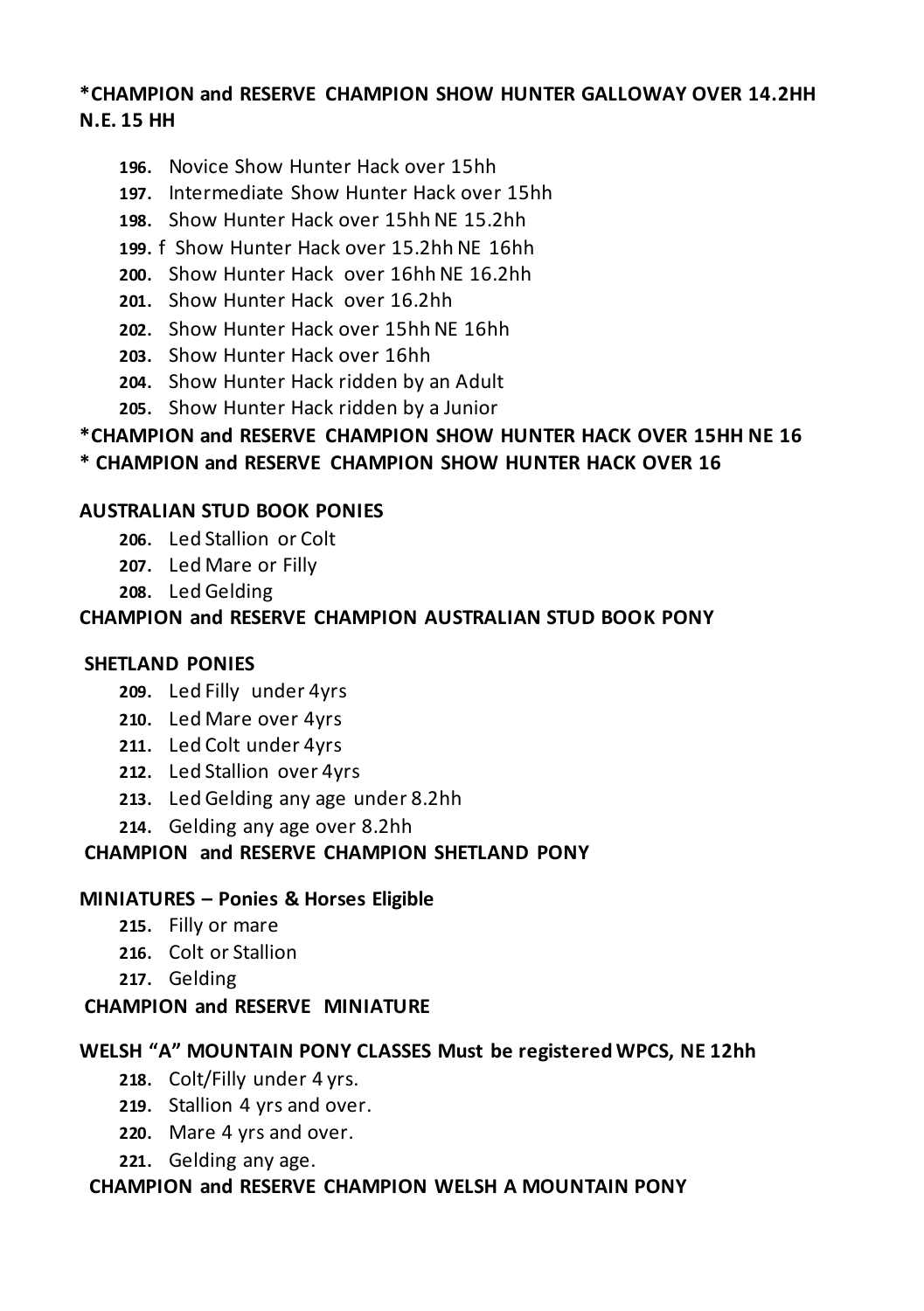#### **WELSH "B" MOUNTAIN PONY CLASSES Must be registered WPCS NE 13.2hh**

- **222.** Stallion 4 yrs and over
- **223.** Mare 4 yrs and over.
- **224.** Gelding any age

#### **CHAMPION and RESERVE CHAMPION WELSH B MOUNTAIN PONY**

#### **WELSH COBS (Section C & D) Must be registered WPCS**

- **225.** Stallion or Colt
- **226.** Mare/Filly
- **227.** Gelding

#### **CHAMPION and RESERVE CHAMPION SECTION C & D**

#### **WELSH PART-BREDS**

- **228.** Stallion or Colt
- **229.** Mare / Filly
- **230.** Gelding

#### **CHAMPION and RESERVE CHAMPION WELSH PART BRED**

#### **RIDDEN PONIES**

- **231.** Ridden Australian Stud Book Pony
- **232.** Ridden Shetland Pony
- **233.** Ridden Welsh 'A' Mountain Pony
- **234.** Ridden Welsh 'B' Mountain Pony
- **235.** Ridden Welsh Cob
- **236.** Ridden Welsh Part-Bred

## *SUPREME LED EXHIBIT OF THE SHOW*

#### *Sponsored by* **FARMERS WAREHOUSE**

**Singleton and Dungog**

## **SECTION 1 : HORSES**

**SATURDAY 12th MARCH 2022 RING 4 Commences 8.30 am**

 **Judge:**

**ALL BREEDS AND CROSSES OF PONIES, LIGHT AND HEAVY HORSE ARE ELLIGIBLE Entry Fee: \$5 per class**

#### **LED CLASSES**

**Prizes: 1st - \$10, 2nd - \$5, 3rd – Ribbon unless otherwise stated.** 

#### **CLYDESDALES registered**

- **237.** Led Filly or Mare
- **238.** Led Colt or Stallion
- **239.** Led Gelding of any age

#### **CHAMPION LED CLYDESDALE - \$50 AND SASH**

**RESERVE CHAMPION LED CLYDESDALE – SASH**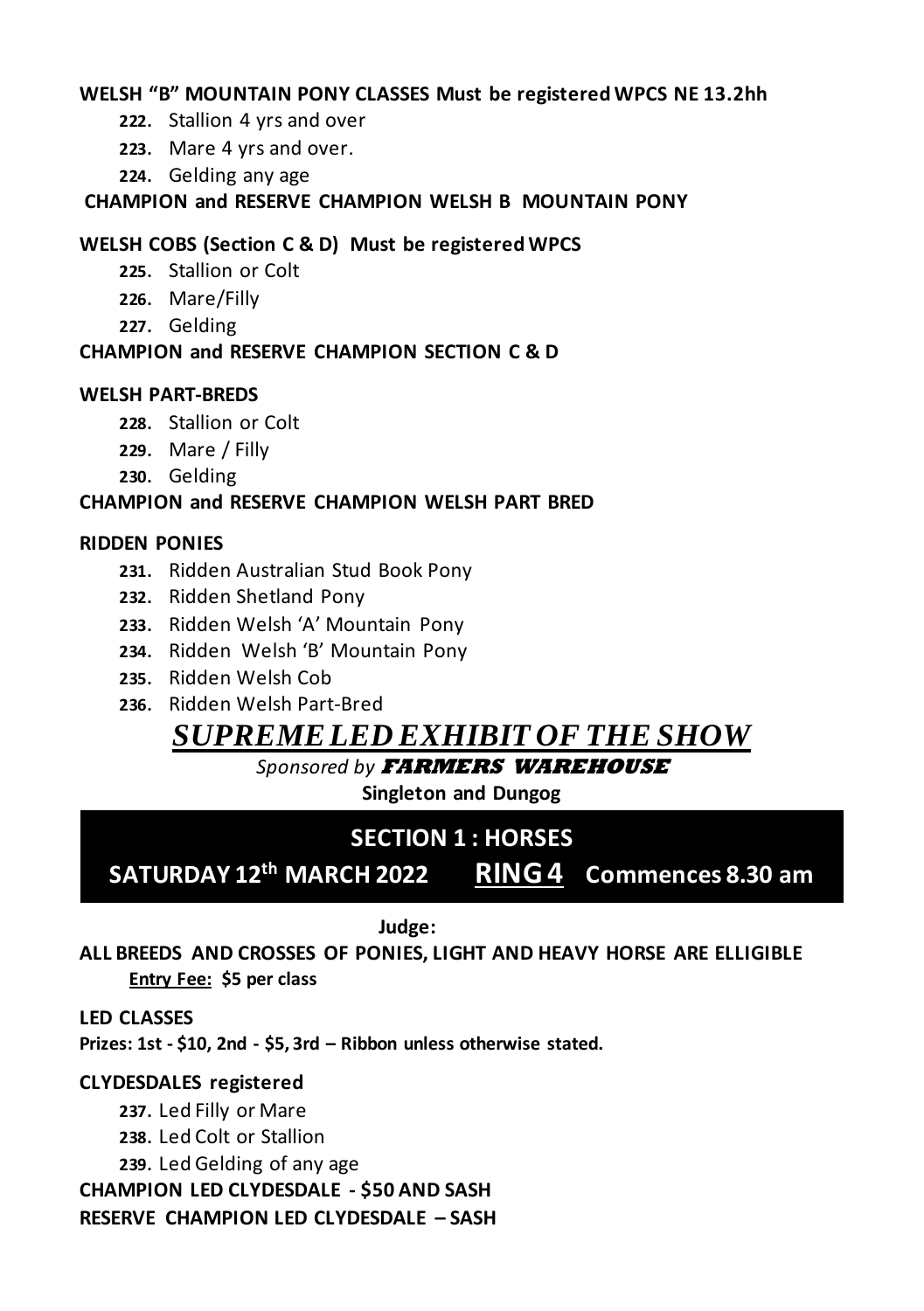**SHIRES registered 240. Led Filly or Mare 241. Led Colt or Stallion 242. Led Gelding CHAMPION LED SHIRE - \$50 & SASH RESERVE CHAMPION LED SHIRE - SASH**

#### **OTHER HEAVY HORSE BREEDS**

**243.** Led Filly or Mare **244.** Led Colt or Stallion **245.** Led Gelding, any age

**CHAMPION LED OTHER HEAVY HORSE BREED, -\$50 & SASH RES CHAMPION LED, OTHER HEAVY HORSE BREED – SASH**

#### **SUPREME LED HEAVY HORSE,**

**\$500.** *Sponsored by Rabobank.* **(Champion Led Clydesdale, Champion Led Shire, Champion Led Other Heavy Horse Breeds, are eligible.)**

**246. Junior Handler 17yrs & Under 1st \$10, 2nd \$5, 3rd Ribbon**

#### **LIGHT HARNESS CLASSES**

#### **Prizes: 1st \$30, 2nd \$20, 3rd \$10**

**247.** Harness Pony under 12hh

**248.** Harness Pony 12hh & n e 14hh

**249.** Harness Horse over 14hh

### **CHAMPION HARNESS/HORSE/PONY – \$50 AND SASH**

#### **RESERVE CHAMPION HARNESS/HORSE/PONY – SASH**

- **250.** Light Harness Pony Turnout under 14HH. Single or multiple
- **251.** Light Harness Horse Turnout. Single or multiple
- **252.** Junior Driver 17years and under
- **253.** Open Driver. Single or multiple
- **254.** Business turnout, single or multiple.

#### **CHAMPION HARNESS TURNOUT**

*Sponsored by R.M.Ward \$50 plus sash.-* Classes 250, 251 and 253 are eligible.

#### **DELIVERY HORSES**

**255.** Light Delivery Horse in a Vehicle

**256.** Medium/Heavy Delivery Horse in a Vehicle.

#### **CHAMPION DELIVERY HORSE- \$50 plus Sash**

**RESERVE CHAMPION DELIVERY HORSE-Sash**

#### **HEAVY HARNESS WORKING CLASSES**

**Prizes: 1st \$10, 2nd \$5, 3rd Ribbon**

**257.** Long Rein